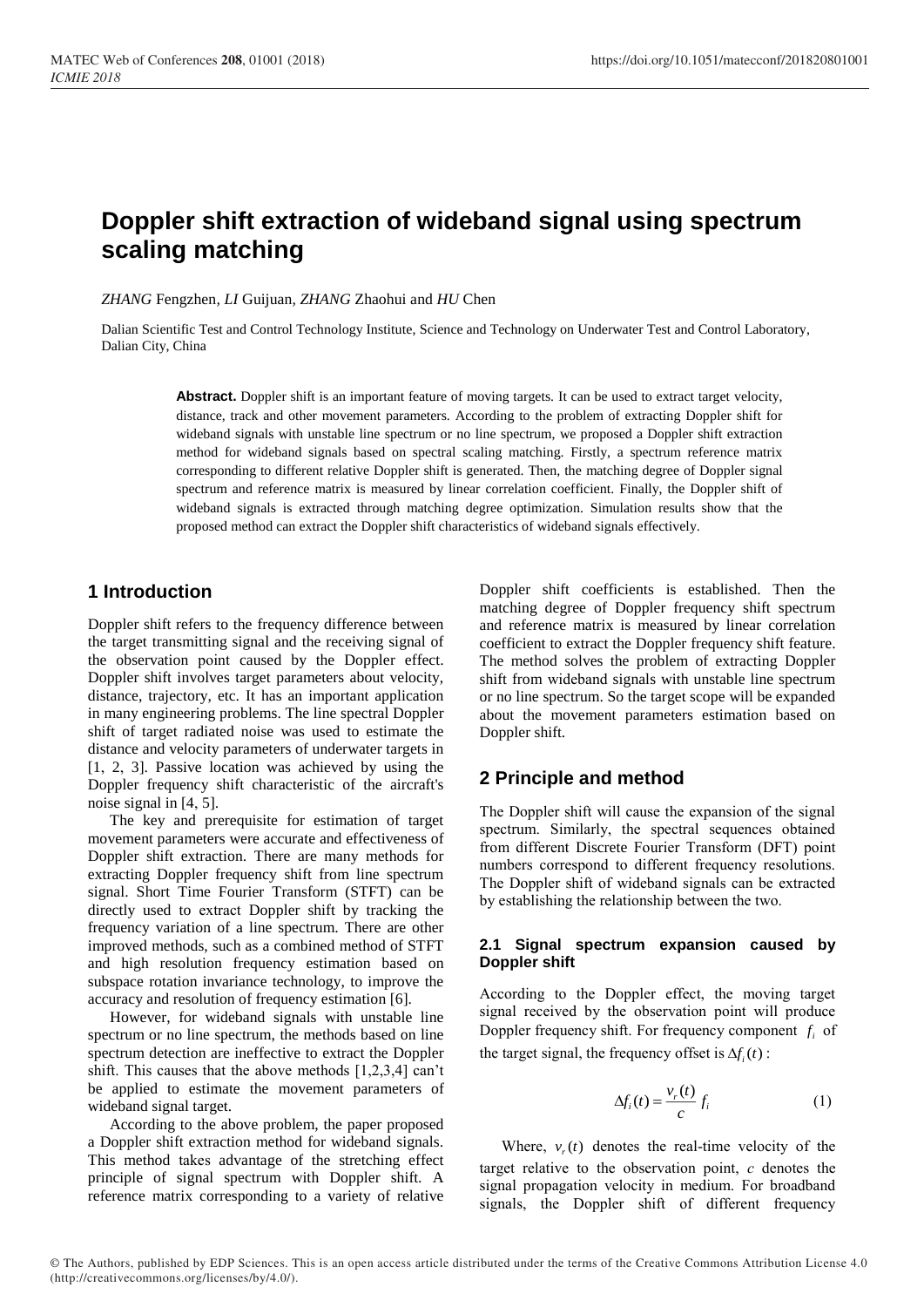components is proportional to its frequency. The Doppler frequency shift is large for the high-frequency component and small for the low frequency component.

The ratio of the frequency shift to the corresponding frequency can be defined as the relative Doppler coefficient without considering Doppler frequency shift at the specific frequency of the signal. It can be expressed as  $a(t)$ :

$$
a(t) = \frac{\Delta f_i(t)}{f_i} = \frac{v_r(t)}{c}
$$
 (2)

The  $a(t)$  is the ratio between the velocity  $v_r(t)$  of the target relative to the observation point and the signal propagation velocity c in the medium actually. It reflects the frequency shift ratio of broadband signal at any frequency. For  $a > 0$ , the target is moving closer to the observation point, and the signal frequency is shifted up. Conversely,  $a < 0$  indicates that the target is away from the observation point, and the signal frequency is shifted downward.

Fig. 1 is the spectrum of a wideband signal after Doppler shift with a relative Doppler shift coefficient  $a = 0.02$ . It is shown that the spectrum of Doppler shift signal has a significant extension effect on the structure compared with the original.



**Fig 1.** Spectrum expansion of Doppler shift signal.

#### **2.2 Spectrum expansion caused by different DFT points**

The DFT series of time domain signals  $s(n)$  is defined [7] as:

$$
S(k) = \sum_{m=1}^{N-1} s(n)e^{-j\frac{2\pi}{N}km} , (m = 0, 1, ..., N-1)
$$
 (3)

For the time series of signal with sampling rate  $F<sub>s</sub>$ , the frequency resolution of *M* point DFT spectrum sequence is  $F_s / M$ . So, the position of line spectrum  $f_i$ in the frequency sequence is  $Mf_i / F_s$ .

Therefore, for discrete time series, there is a kind of "expand or contract" relationship between the frequency sequences with different DFT points. By increasing the point of DFT, the frequency spectrum of the signal has a kind of stretching effect compared with the original. The frequency spectrum of the signal has a kind of compression effect compared with the original spectrum with DFT points reduced.



**Fig 2.** Spectrum expansion diagram of different DFT points.

Assume the spectrum sequence of signal is shown in Fig. 2(a). When the sequence is extended to the situation shown in Fig. 2(b), its frequency increases with directly proportional to its frequency. Without loss of generality, the frequency variation  $f_i'$  of spectral line  $f_i$  is as follows:

$$
f'_{i} = f_{i} + \Delta f_{i} = f_{i}(1 + \frac{\Delta f_{i}}{f_{i}})
$$
(4)

Therefore, in order to obtain the frequency expansion of Fig. 2(b) relative to Fig. 2(a), the method of reducing the DFT points can be used to compress the extended spectrum, and match with the original spectrum sequence.

It's easy to know, when the coordinate of the extended spectrum line  $f_i'$  is compressed to the frequency  $f_i$ , the best match between the spectrum and the original spectrum can be made. In this case,

$$
\frac{Nf_i}{F_s} = \frac{(N + \Delta N)f'_i}{F_s} \tag{5}
$$

Combined (4) and (5), it can be obtained:

$$
\frac{-\Delta N}{N + \Delta N} = \frac{\Delta f_i}{f_i} \tag{6}
$$

Therefore, if the appropriate number of DFT points is chosen to match the signal spectrum scalability of the signal frequency shift, the signal Doppler shift coefficient can be obtained by matching the signal spectrum expansion of the signal frequency shift.

$$
a = -\frac{\Delta N}{N + \Delta N} \tag{7}
$$

For the signal with the same sampling rate  $F<sub>s</sub>$  and signal analysis window length N, the resolution  $r_1$  of Doppler shift coefficient of the method is

$$
r_1 \le \frac{1}{N+1} \tag{8}
$$

When using the conventional line spectrum analysis and tracking method to extract the Doppler shift coefficient, the accuracy is related to the frequency of the line spectrum. The resolution is the best when the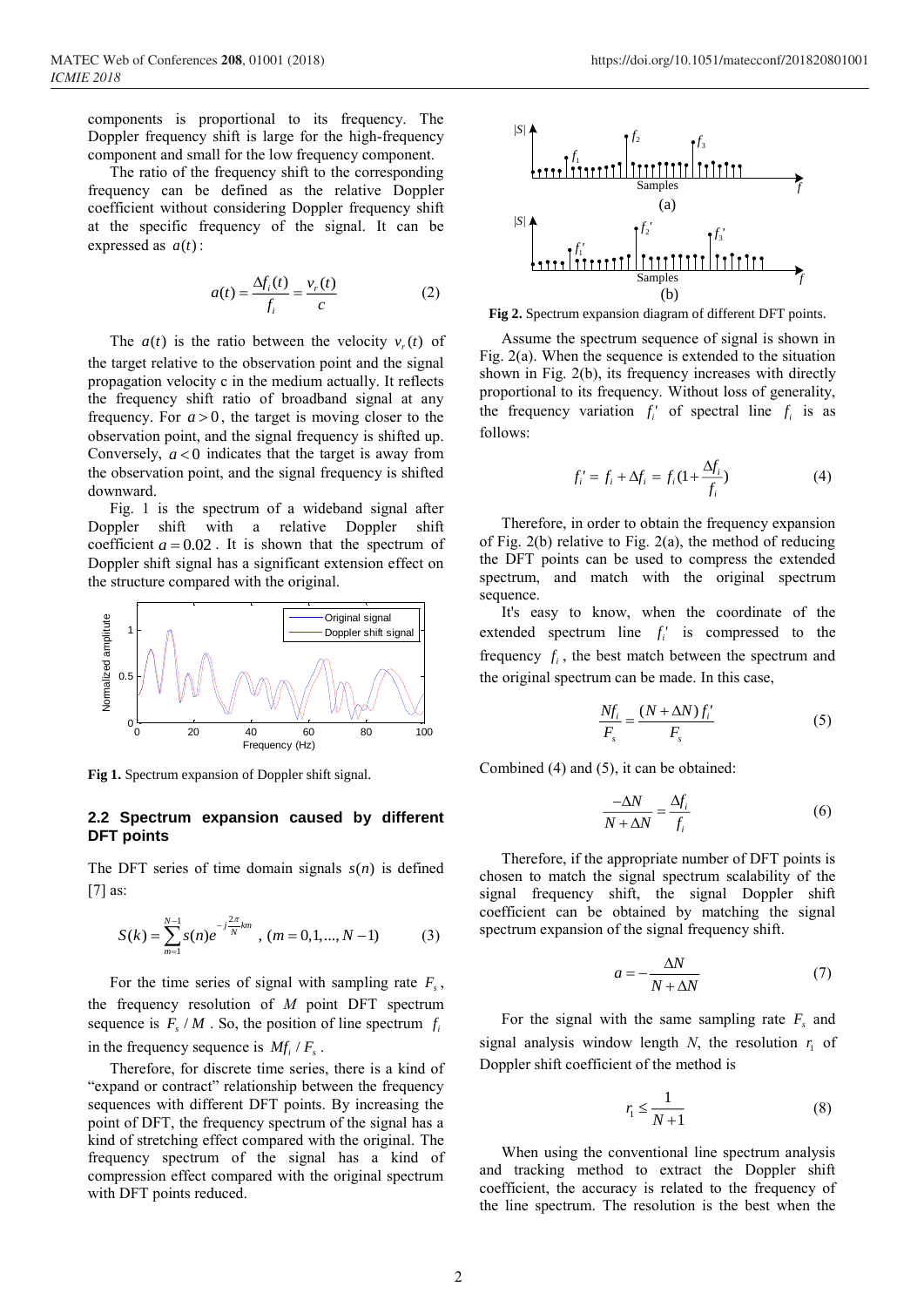line spectrum is located at the upper limit  $F_s/2$  of effective frequency. Therefore, the Doppler frequency shift coefficient extracting resolution  $r<sub>2</sub>$  of the method is

$$
r_2 \ge \frac{F_s}{N} / \frac{F_s}{2} = \frac{2}{N} \tag{9}
$$

Consequently,

$$
r_2 > 2r_1 \tag{10}
$$

It can be seen that the resolution of the Doppler shift coefficient extracted by the proposed method is at least 2 times higher than that by the traditional line spectrum analysis and tracking method.

#### **2.3 Extraction method and processes**

According to the above principle of Doppler shift coefficient extraction, the steps of extracting the Doppler frequency shift characteristics of a portion of signal  $s(n)$ are as follows:

(1) Firstly, select a segment of data in the signal as a reference signal. Fast Fourier transform (FFT) with  $N, N \pm 1, N \pm 2, \dots N \pm \Delta N$  points are conducted to the reference signal respectively. And the DFT series are combined into the spectrum expansion reference matrix **F0** in which different spectrum sequences have different scaling and corresponding different Doppler frequency shift coefficients. The selection of  $\Delta N$  should ensure that the maximum Doppler shift of the signal can be analyzed. And the reference signal segment usually selects the front of the signal, especially when it is used in real time.

(2) Divide the signal into segments, process them by N point FFT and obtained the spectrum sequence F. Then, use linear correlation coefficient to measure the matching degree between *<sup>F</sup>* and each spectral sequence  $F_{0i}$  of the spectrum scaling reference matrix  $\mathbf{F}_{0}$ .

$$
R_i = \frac{\text{cov}(F, F_{0i})}{\sqrt{\text{var}(F) \cdot \text{var}(F_{0i})}}
$$
(11)

Where,  $cov(F, F_{0i})$  is the covariance of *F* and  $F_{0i}$ ,  $var(F)$  and  $var(F_{0i})$  are the variance of *F* and  $F_{0i}$ , respectively.

(3) Find the FFT points *M* corresponding to the maximum value of the linear correlation coefficient sequence R. Then, the Doppler shift coefficient of the signal relative to the reference signal is

$$
a = \frac{N}{M} - 1\tag{12}
$$

According to the above steps, the Doppler frequency shift coefficients of signals can be extracted by processing the segmented signals successively.

### **3 Simulation signal processing**

The parameters of the signal simulation are set as follows. Suppose that in a two-dimensional coordinate system, a broadband signal target moves at a speed of *v* along the straight line parallel to the x-axis. The nearest vertical distance between the observation point *R* and the sound source trajectory is *d*. The propagation velocity of the signal in the medium is *c*. The location of the target and observation point is shown in Fig. 3.



**Fig 3.** Diagram of the moving target and the observation position.

Suppose that the broadband signal source radiate steady broadband random noise into the medium. The noise signal is obtained by bandpass filtering of white Gauss noise. The frequency band of the signal is 1kHz~3kHz. The sampling frequency is 12kHz. The spectrum of the simulation signal is shown in Fig. 4. There is no line spectrum component in the signal.



**Fig 4.** Signal spectrum diagram.

The signal received by the observation point *R* is the Doppler shifted signal. In the 20s time before and after the closest source location, the time-frequency spectrum of the simulation signal is shown in Fig. 5. It can be seen that it has obvious spectrum scaling effect at different time. The signal spectrum moves up when the source is closing to the observation point. And the signal spectrum moves down when the sound source away from the observation point.



**Fig5.** Time-frequency spectrum of the signal.